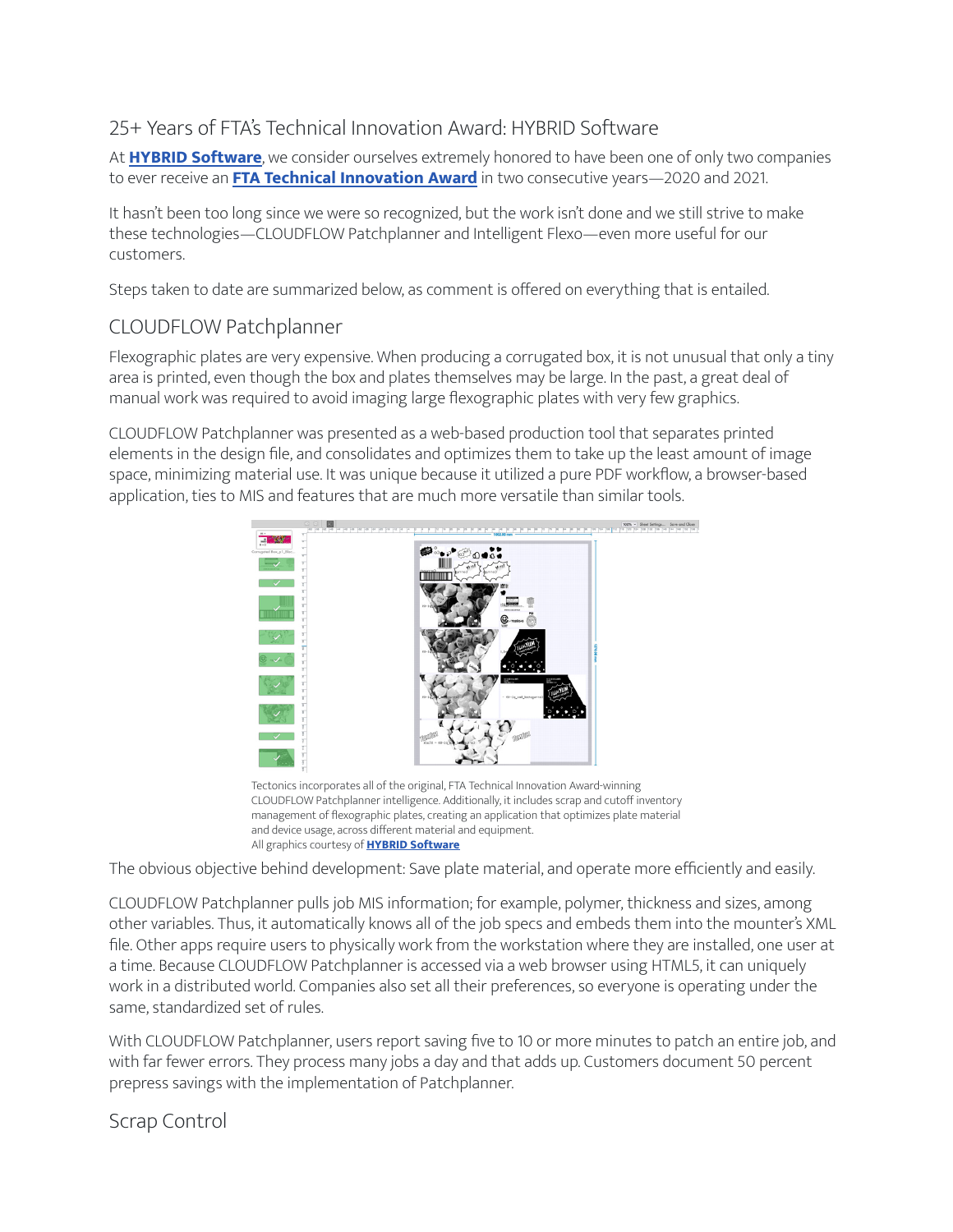In the two years that followed, we thought we could do an even better job. So, we took CLOUDFLOW Patchplanner apart and found additional features that could be implemented to address further flexographic plate optimization needs.

We created Tectonics. Now already in version 3.0, Tectonics incorporates all of the original CLOUDFLOW Patchplanner intelligence and adds even more.

For example, Tectonics includes scrap and cutoff inventory management of flexographic plates. Today, most trade shops cut plates, which leaves scraps. Hoping that they might be of future use, they stick them on a shelf. Do they ever use the plates? It's a manual process—but it shouldn't be that difficult to identify specific scrap plates that can be used efficiently for other jobs. Tectonics tells plate imaging operators which cutoffs they could use for a job and how to use them. They end up utilizing what could have gone bad on the shelf, invisible to the plate maker.

Tectonics still understands the heterogeneous reality of the production floor and works with customers on creating an application that optimizes plate material and device usage across different material and equipment brands. As a result, the software has a typical return on investment within the first six months.

> "CLOUDFLOW Patchplanner was presented as a web-based production tool that separates printed elements in the design file, and consolidates and optimizes them to take up the least amount of image space, minimizing material use."

Tectonics is able to handle both PDF and TIFF/LEN files for patching. It can handle stagger-cut file layouts. There are further advancements in the different mounting capabilities.

We are working to offer benefits to all flexographic print operations. There will be more utilities to come, with greater optimization beyond corrugated layouts. Trade shops and wide web are most challenging. It will be optimized for flexible packaging and labels as well.

With COVID, print facilities have had to adapt at times, with complete prepress staffs doing work remotely. As with other HYBRID Software web-based solutions—including HYBRID Intelligent Flexo—operators have been able to use all CLOUDFLOW products from home. Of course, plates still have to be physically placed on mounters and sent to cutters. However, they have been able to maintain a streamlined process.

### Intelligent Flexo

The challenge for every trade shop or printer/converter is to print as well as they can, cost-effectively. One of the most important determinants is producing high-quality plates as easily and effectively as possible. A popular solution has been to print at 4,000 dpi, combined with a high-definition modulated screening algorithm. This solved many problems for flexographic printers, but it remains a one-dimensional method that introduced, if nothing else, slower plate making imaging speeds.

Intelligent Flexo applies screening modifications to post-RIPped files. This allows for more control, so users can identify problem areas in the images that require intervention before printing on the press, to save time and valuable resources.

We wondered if there was a way to print better without investing so much money; particularly for a smaller shop that does not have the resources to do so. Could someone improve printing, even at lower resolutions? Some have been successful, but only within proprietary systems that were not easily installed in environments with diverse equipment and software.

HYBRID Intelligent Flexo is truly ubiquitous. Printers have the choice to select the RIPs, plates and imaging technologies themselves, even from existing equipment and software systems. Basically, we developed technology to mimic digital dot etching, helping to disrupt ink viscosity and utilize more fluid to reproduce graphics better.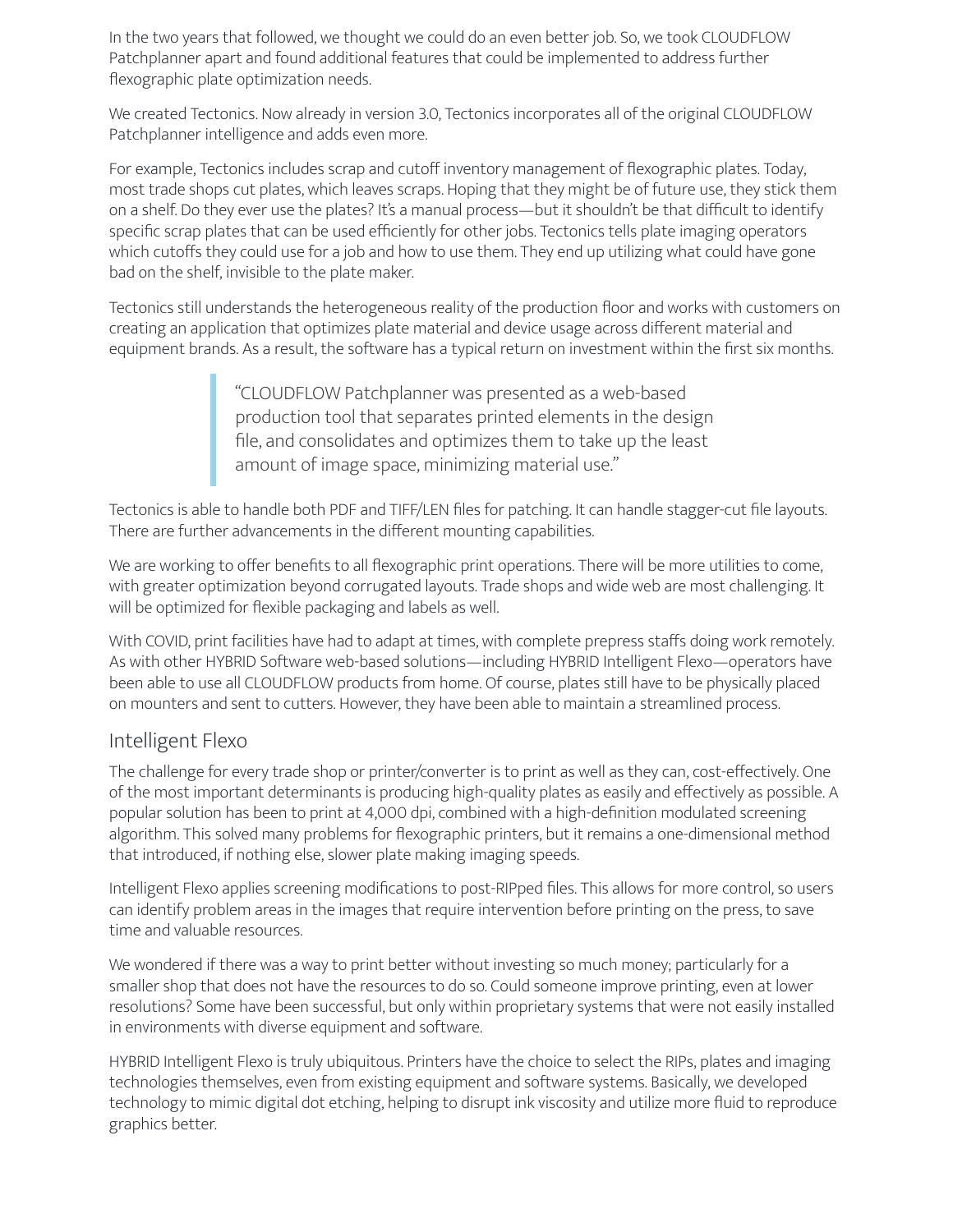Then there was the creativity: Users can import their own customized special patterns and area parameters into Intelligent Flexo, so that it is truly specific to each printer. The significance is not the screening options HYBRID offers but, more important, the freedom to experiment with any screening a printer wants, delivering unique print results to their clients.



Intelligent Flexo, a 2021 FTA Technical Innovation Award recipient, applies screening modifications to post-RIPped files. This allows for more control, so users can identify problem areas to save time and valuable resources.

HYBRID Intelligent Flexo accepts and outputs any resolution-independent screened file. It does so by being a post-RIP solution; not one that attempts to resolve screening from within the application. It fits into any environment.

Testing has been more difficult with the shortage of media and during the past couple years. But, we do know many vendors have embraced HYBRID Intelligent Flexo and there has been fast adoption among many people. Wide web flexible printing on film has been particularly popular among its largest users.

The challenge reporting individual successes is quite unique. In many cases we do not know about new applications because, quite simply, HYBRID Intelligent Flexo is open to customers' imaginations. Those who have embraced it are using Intelligent Flexo to help image plates. However, because it is an open, configurable system, they are not telling us what they have uniquely—and proprietarily—achieved.

What we have been able to glean is that those who image flat top dot plates seem to have the best results. That has usually delivered greater ink transfer with less ink and better print quality control.

While our customers are often the heroes of their own applied screening technologies, we have helped them. We have built increased optimization algorithms for greater file processing and faster speeds and throughput. We have also seen and experimented with our own screening algorithms and have come up with new screening technologies as options. Like all of our new and existing product development, we will continue to find others.

### **About the Author**



Mike Agness is executive vice president, **HYBRID Software**, Americas. The firm delivers innovative prepress software solutions to various packaging-related businesses. HYBRID's software tools are flexible, open, built on industry standards and have proven to provide significant efficiencies to the packaging industry. HYBRID Software Group is comprised of HYBRID Software, Global Graphics (Harlequin RIP), Meteor Inkjet, Xitron and ColorLogic GmbH.